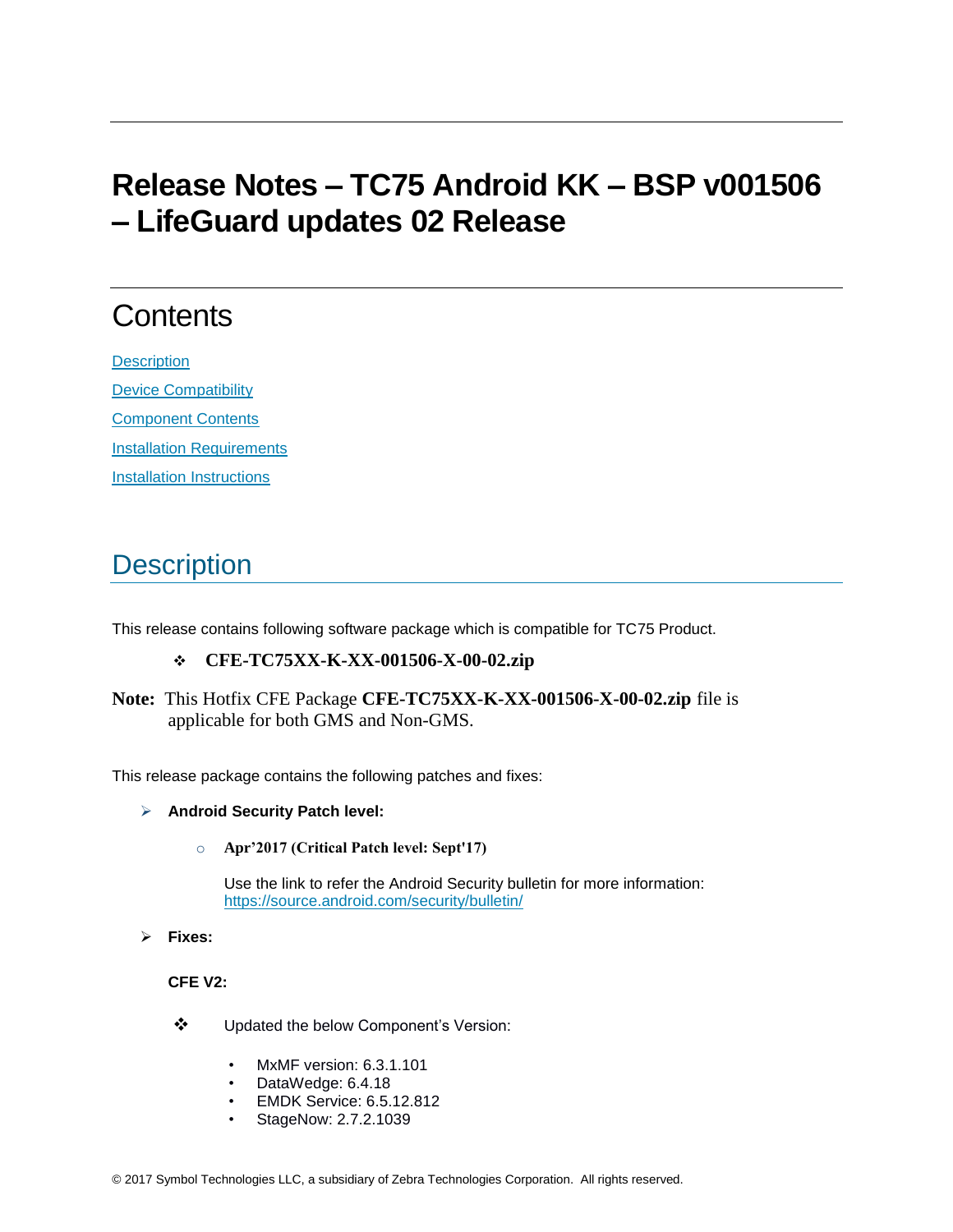Resolved an issue in MX to prevent leakage of configuration parameters.

Included fix for Blueborne vulnerability.

SPR32157: Resolved an issue when an invalid Neighbor AP response received from the infrastructure.

#### **CFE v1:**

- SPR29864 Resolved an issue wherein BT Paired to DS35 with custom firmware CAABRC17- 001-R00D0 has dialog pair prompt.
- SPR29953 Resolved an issue wherein delayed output when scanning larger QR codes (greater than 100 characters) and when using Keystroke output option in DataWedge.
- SPR29788 Added support for proxy wildcard feature.
- SPR32439 Resolved an issue wherein the certificates get deleted Intermittently from the device, causing the device connectivity failures to N/W.
- SPR29166 Resolved an issue wherein during battery swap mode RED LED turns ON intermittently after going to OFF state.
- SPR32193/SPR32230 Resolved an issue wherein devices experiencing authentication failures, and were not able to recover.

### <span id="page-1-0"></span>Device Compatibility

This Hotfix CFE Package software release has been approved for use with the following Zebra devices.

| Device           | <b>Operating System</b> |
|------------------|-------------------------|
| TC75AH-GA11ES-A2 | Android 4.4.3           |
| TC75AH-GA11ES-A1 | Android 4.4.3           |
| TC75BH-GA11ES    | Android 4.4.3           |
| TC75BH-GA11ES-TW | Android 4.4.3           |
| TC75BH-KA11ES-BR | Android 4.4.3           |
| TC75BH-GA11MS-CN | Android 4.4.3           |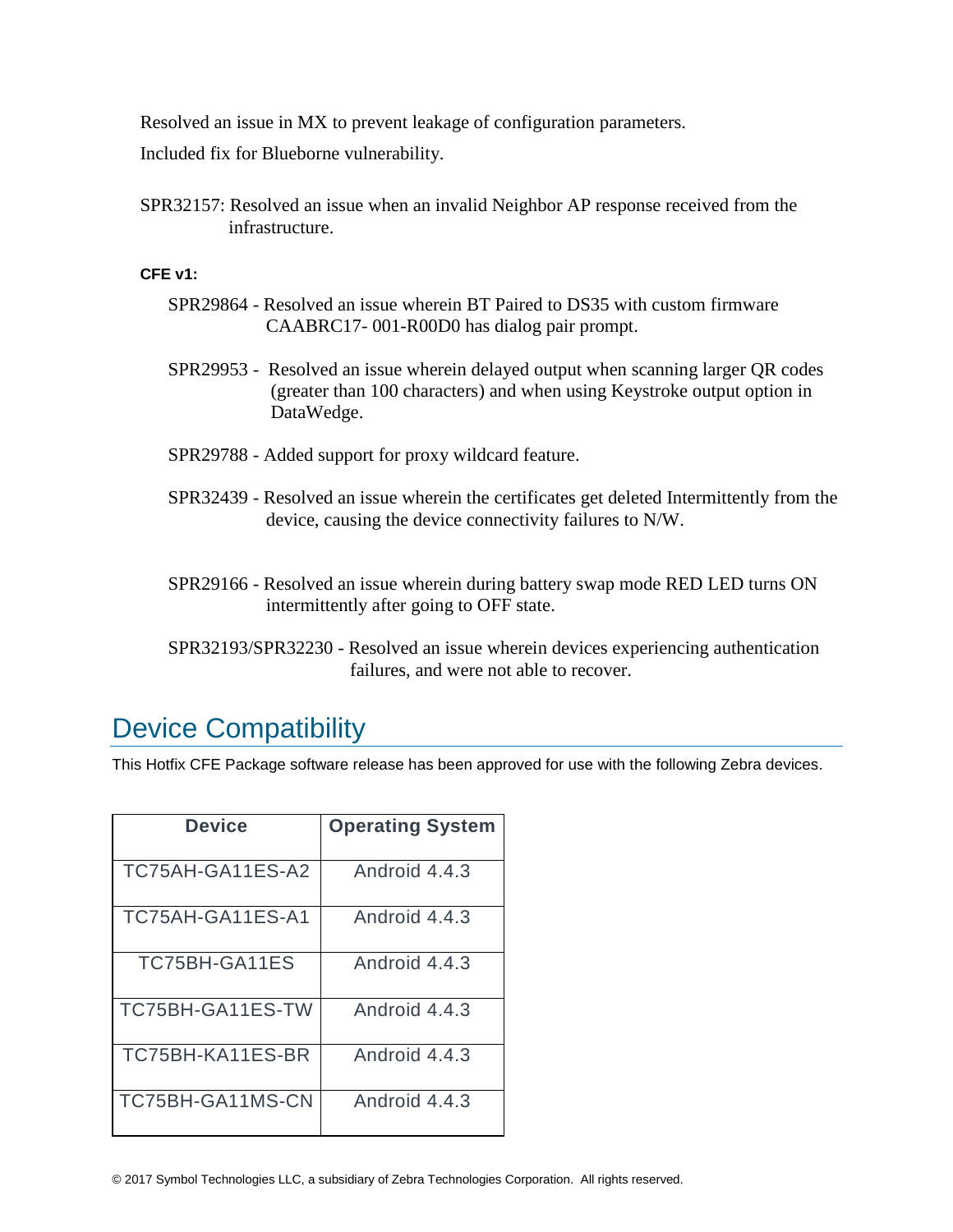| TC75AH-KA11ES-A2        | Android 4.4.3 |
|-------------------------|---------------|
| TC75AH-KA11ES-A1        | Android 4.4.3 |
| TC75BH-KA11ES           | Android 4.4.3 |
| TC75BH-KA11ES-TW        | Android 4.4.3 |
| <b>TC75BH-KA11ES-01</b> | Android 4.4.3 |
| TC75BH-KA11ES-RM        | Android 4.4.3 |
| TC75BH-KA11MS-CN        | Android 4.4.3 |
| TC75BH-KA11ES-BR        | Android 4.4.3 |

## <span id="page-2-0"></span>Component Contents:

| Component / Description     | Version                          |
|-----------------------------|----------------------------------|
| <b>Product Build Number</b> | 01-23257-K-G-15-06-00-MV (GMS)   |
|                             | 01-23257-K-15-06-00-MV (Non-GMS) |
| <b>Android Version</b>      | 4.4.3                            |
| <b>WIFI</b>                 | FUSION QA 1.02.0.0.040           |

### <span id="page-2-1"></span>Installation Requirements:

This Software should be used with compatible devices listed above (GMS and Non-GMS)

### <span id="page-2-2"></span>Installation Instructions:

- 1. Connect the USB cable from your PC to the device.
- 2. On your PC, you should see REMOVABLE DISK appearing in the File Explorer. copy the **CFE-TC75XX-K-XX-001506-X-00-02.zip** file on storage.
- 3. Long press power button and select reset option.
- 4. Keep holding down Trigger button after selecting reset option.